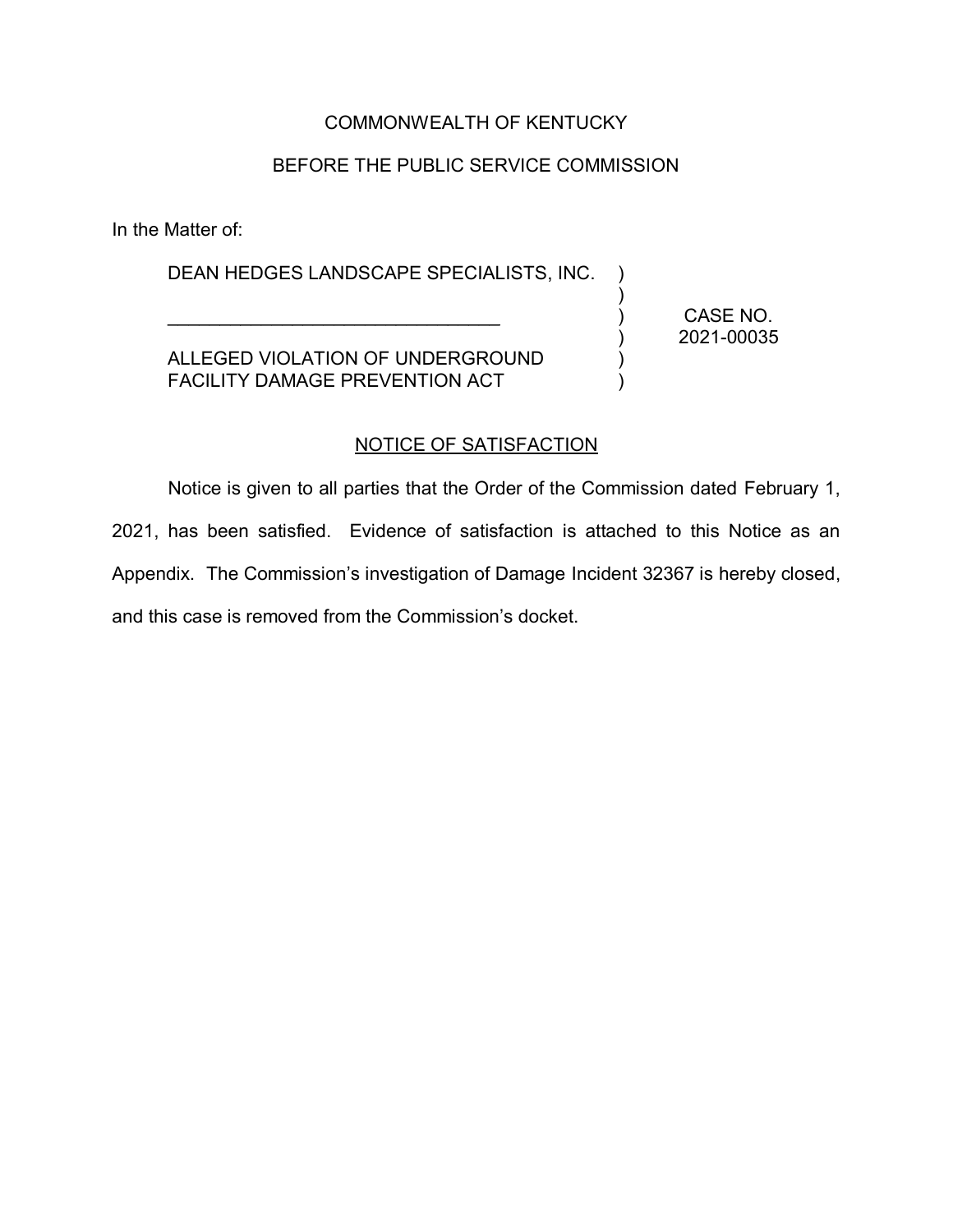By the Commission



ATTEST:

\_\_\_\_\_\_\_\_\_\_\_\_\_\_\_\_\_\_\_\_\_

Executive Director

Case No. 2021-00035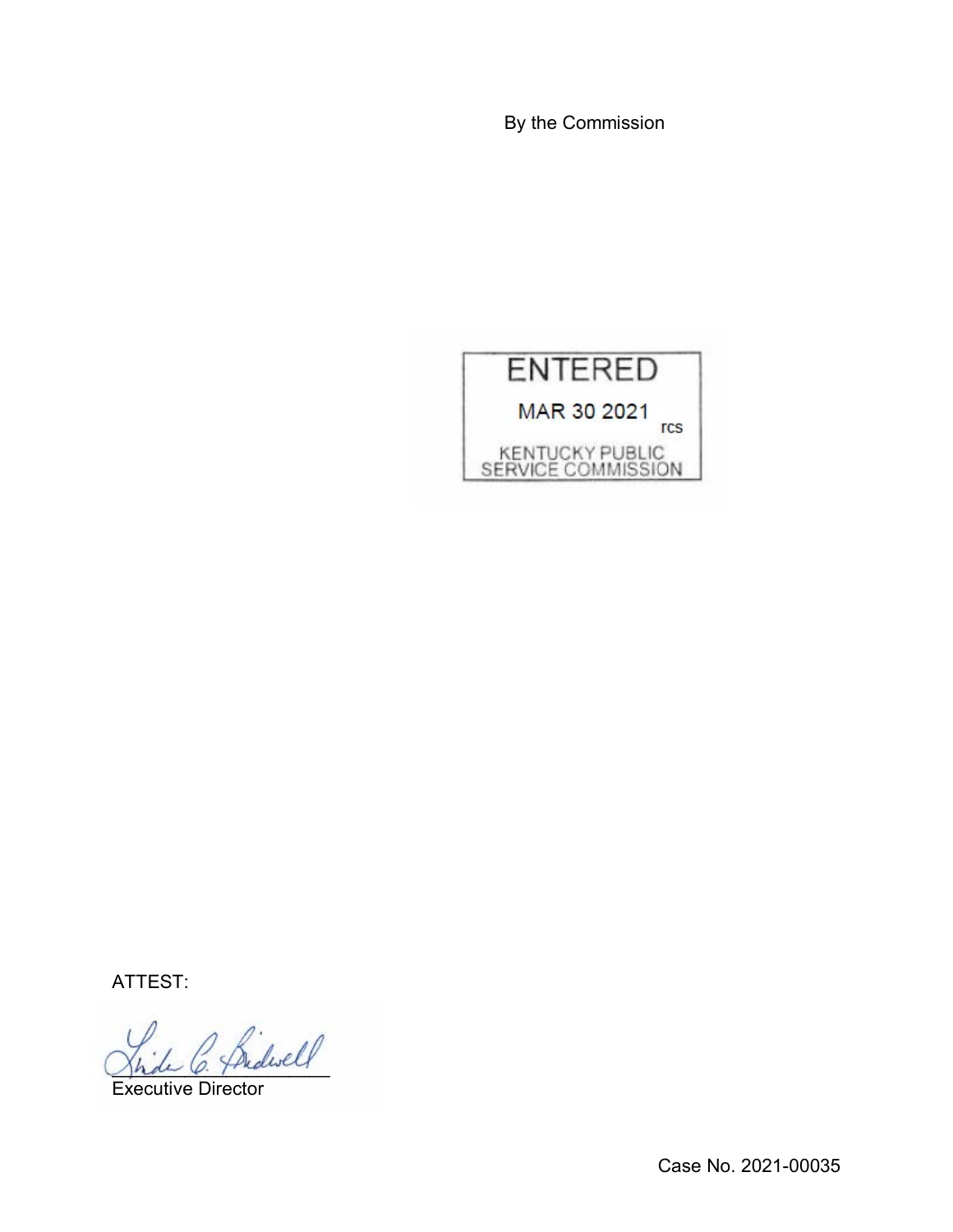# APPENDIX

# APPENDIX TO A NOTICE OF THE KENTUCKY PUBLIC SERVICE COMMISSION IN CASE NO. 2021-00035 DATED MAR 30 2021

ONE PAGE TO FOLLOW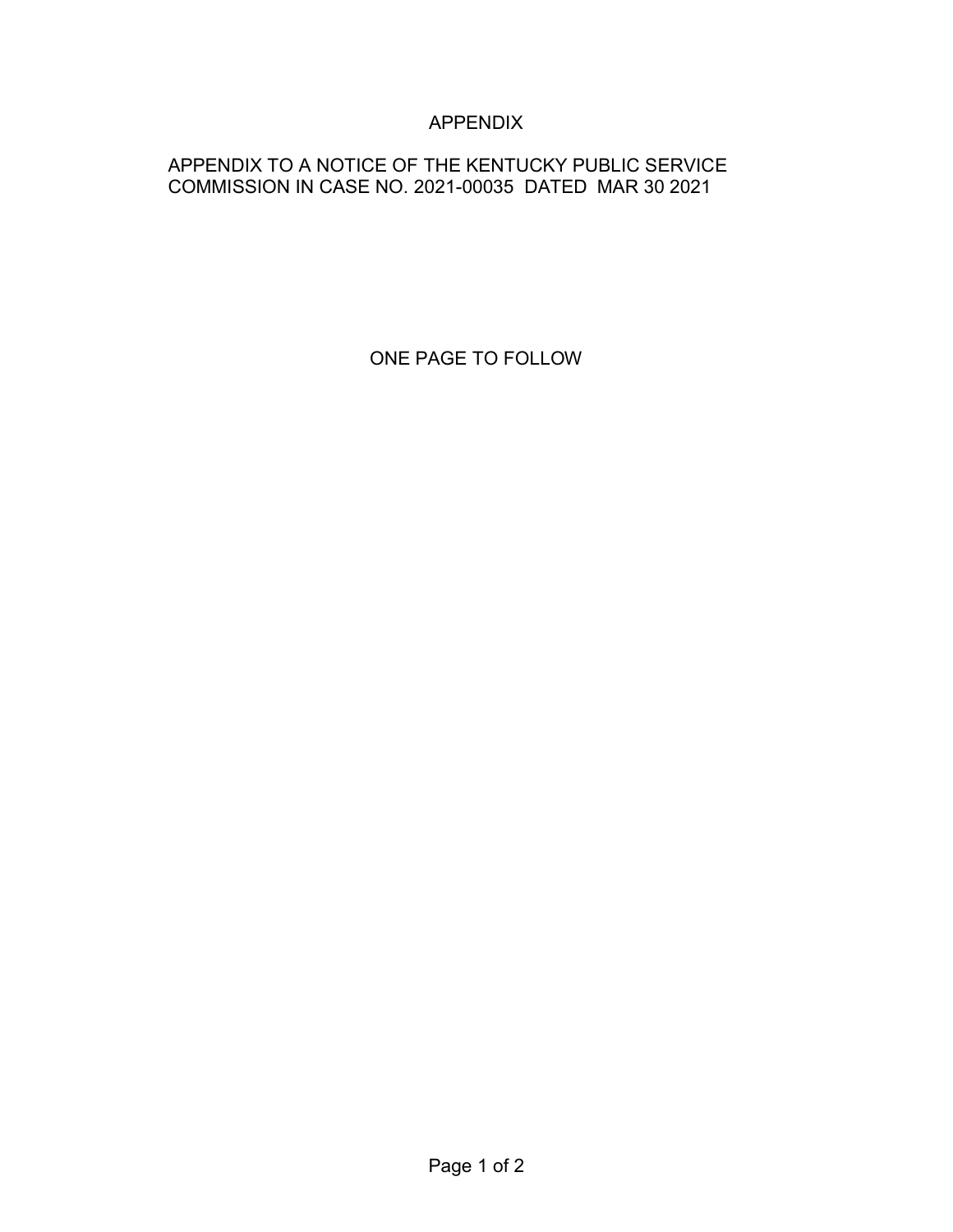# COMMONWEALTH OF KENTUCKY BEFORE THE PUBLIC SERVICE COMMISSION

# RECEIPT OF PAYMENT

This is to acknowledge receipt of cashiers check 30449611 for \$250.00 payable to Kentucky State Treasurer on March 24, 2021 from Dean Hedges Landscape Specialists. The check represents payment of penalty as set out in the Demand Letter of February 15, 2021 - Incident #32367.

 $\cup$  place  $\ell$  :

Linda C. Bridwell Executive Director Dated March 25, 2021